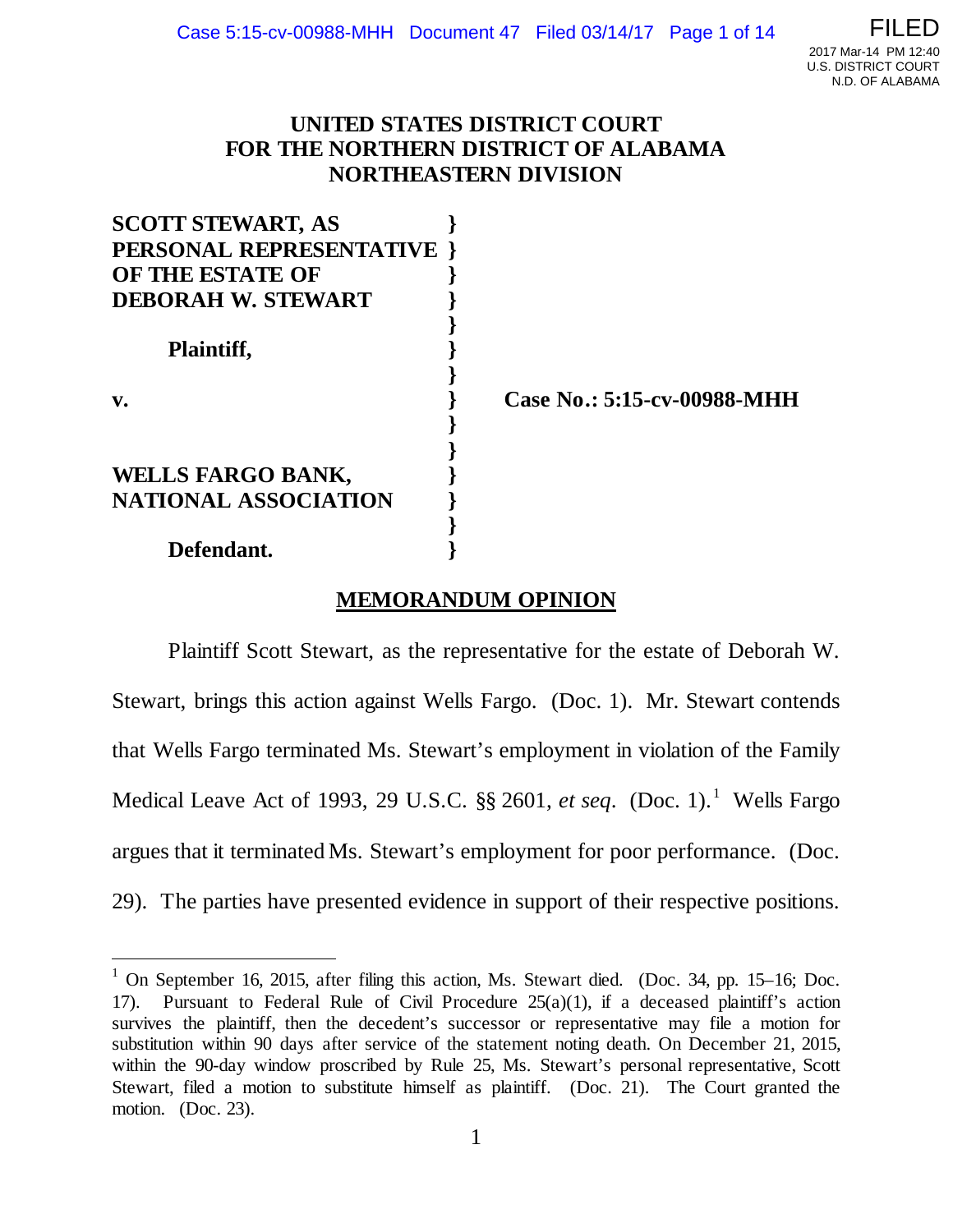#### Case 5:15-cv-00988-MHH Document 47 Filed 03/14/17 Page 2 of 14

On this record, pursuant to Federal Rule of Civil Procedure 56, Wells Fargo asks the Court to enter judgment in favor of the company. (Doc. 29). Mr. Stewart asks the Court to strike various statements made in evidentiary materials that Wells Fargo submitted. (Doc. 41). Wells Fargo has also moved to strike Mr. Stewart's declaration. (Doc. 44). For the reasons discussed below, the Court denies Wells Fargo's motion for summary judgment and the Court denies both Mr. Stewart's and Wells Fargo's motions to strike as moot.

### **I. SUMMARY JUDGMENT STANDARD**

"The court shall grant summary judgment if the movant shows that there is no genuine dispute as to any material fact and the movant is entitled to judgment as a matter of law." Fed. R. Civ. P. 56(a). To demonstrate that there is a genuine dispute as to a material fact that precludes summary judgment, a party opposing a motion for summary judgment must cite "to particular parts of materials in the record, including depositions, documents, electronically stored information, affidavits or declarations, stipulations (including those made for purposes of the motion only), admissions, interrogatory answers, or other materials." Fed. R. Civ. P. 56(c)(1)(A).

When considering a summary judgment motion, the Court must view the evidence in the record in the light most favorable to the non-moving party. *See White v. Beltram Edge Tool Supply, Inc.*, 789 F.3d 1188, 1191 (11th Cir. 2015).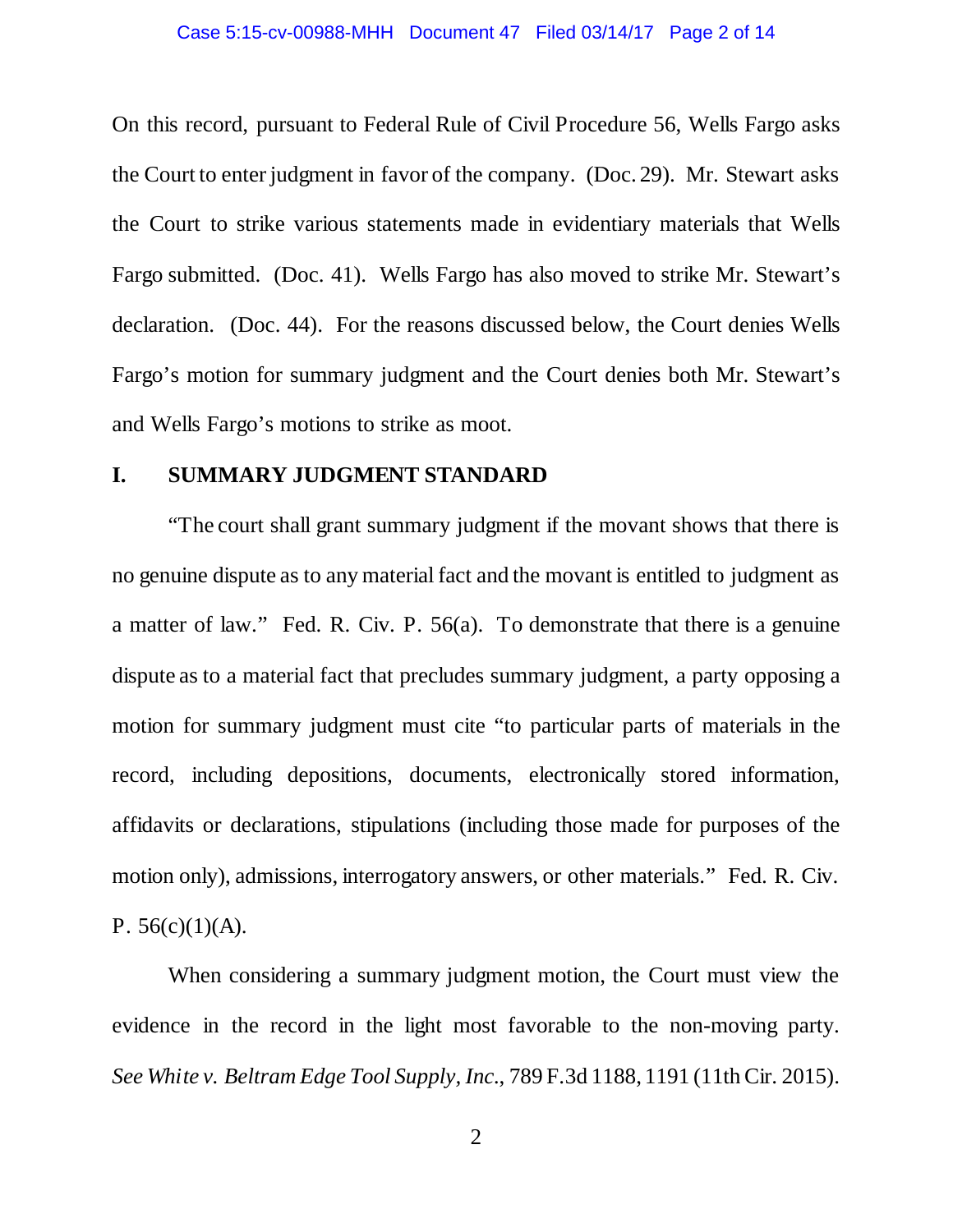#### Case 5:15-cv-00988-MHH Document 47 Filed 03/14/17 Page 3 of 14

Accordingly, the Court presents the facts in this opinion in the light most favorable to Mr. Stewart. *See White*, 789 F.3d at 1191; *see also Feliciano v. City of Miami Beach*, 707 F.3d 1244, 1252 (11th Cir. 2013) ("[W]hen conflicts arise between the facts evidenced by the parties, [courts] must credit the nonmoving party's version."). "The court need consider only the cited materials, but it may consider other materials in the record." Fed. R. Civ. P.  $56(c)(3)$ .

### **II. FACTUAL BACKGROUND**

On March 5, 2012, Wells Fargo hired Ms. Stewart to serve as a treasury management sales consultant. (Doc. 32-3, pp. 1–2; Doc. 32, p. 48). Several team members interviewed Ms. Stewart and selected her from a field of candidates because she had decades of industry experience, including some prior experience with Wells Fargo. (Doc. 32, pp. 18–21; Doc. 33, p. 16–17). Ms. Stewart's supervisor, Jason Kincaid, Senior Vice President of Treasury Management, was "excited" and "impressed" to have Ms. Stewart on his team. (Doc. 32, pp. 23–24). Mr. Kincaid was not the sole decision-maker in hiring determinations, but he made the ultimate decision in terminating employees on his team. (Doc. 32, p. 86; Doc. 33, pp. 19–21, 23).

As a treasury management sales consultant, Ms. Stewart developed and maintained business for an assigned customer base in north Alabama and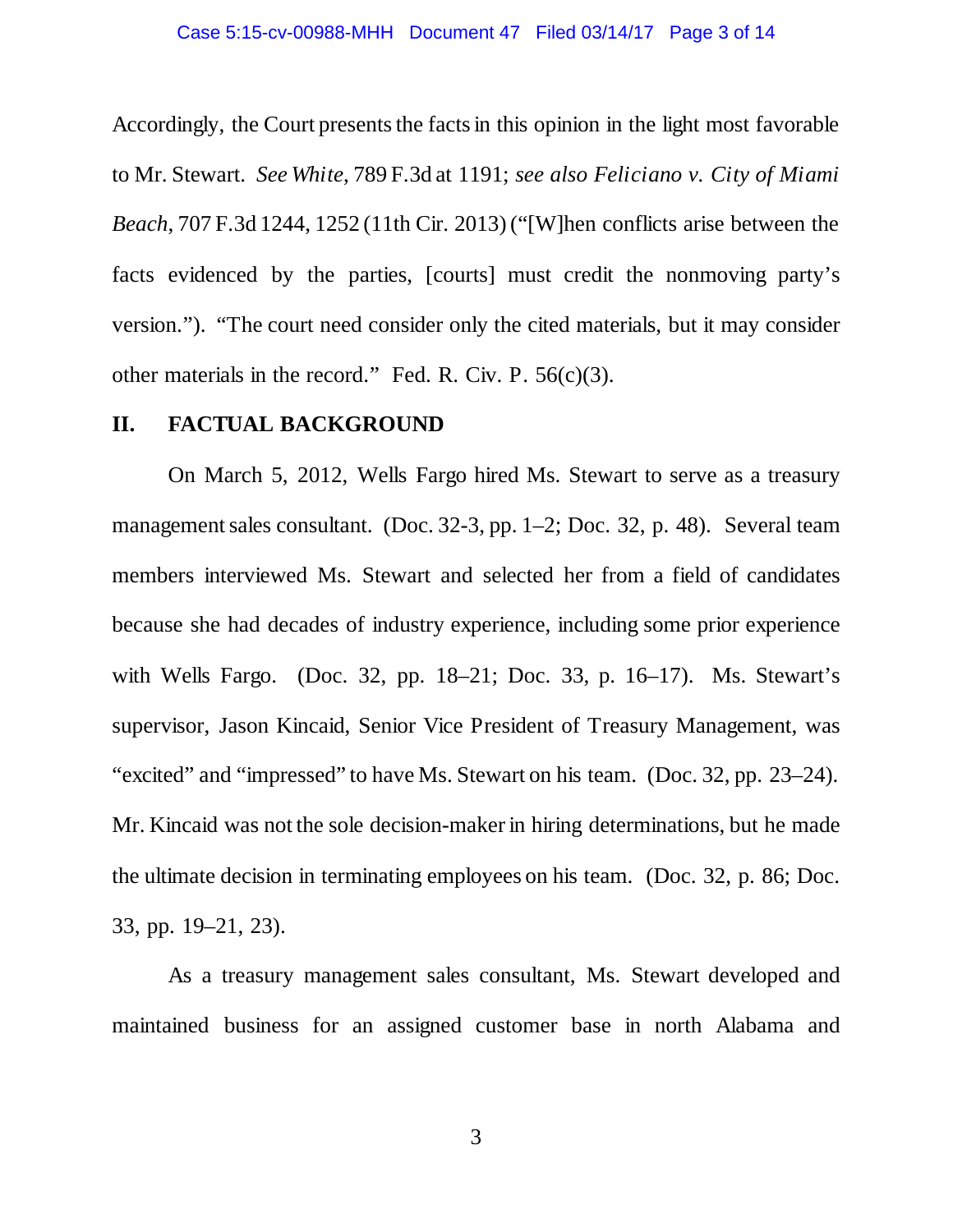Tennessee. (Doc. 30-1, ¶ 6; Doc. 30-2, ¶ 6; Doc. 32, p. 16). According to Wells

Fargo, Ms. Stewart's responsibilities included:

partnering with Bank relationship managers and business bankers in a consultative selling role, meeting annual sales goals and sales activity targets by developing and executing a strategy to retain and fully penetrate existing client relationships, develop sales plans for her assigned territory and key customer accounts, providing training on treasury management products and services to relationship managers and business bankers as needed, and managing her assigned territory with minimal oversight from management.

(Doc. 30-1, ¶ 6; Doc. 30-2, ¶ 6).

At the end of her first year at Wells Fargo, Ms. Stewart did not meet her sales goal. (Doc. 30-4, p. 2–4; Doc. 30-5, p. 2; Doc. 1, ¶ 10). Mr. Kincaid testified that "it's not uncommon in the first year [as a treasury management sales consultant] . . . to [have to] build up your pipeline, build up your relationships and partnerships, and then the sales performance comes from that." (Doc. 32, p. 51). In addition to falling short of her annual sales goals, according to her annual performance evaluation, Ms. Stewart underperformed in other areas of her work in 2012. (Doc. 30-4, p. 2–4; Doc. 32, pp. 64, 74). Mr. Kincaid expressed concern in the review about Ms. Stewart's achievement and set future performance expectations. (Doc. 30-4, p. 3; Doc. 32, pp. 64–65). Mr. Kincaid recognized that Ms. Stewart had "faced market headwinds with a low starting pipeline, high bank turnover and new BBG leadership." (Doc. 30-4, p. 3). Mr. Kincaid also noted that Ms. Stewart "ha[d] worked very hard." (Doc. 30-4, p. 2; Doc. 30-2, p. 7). Despite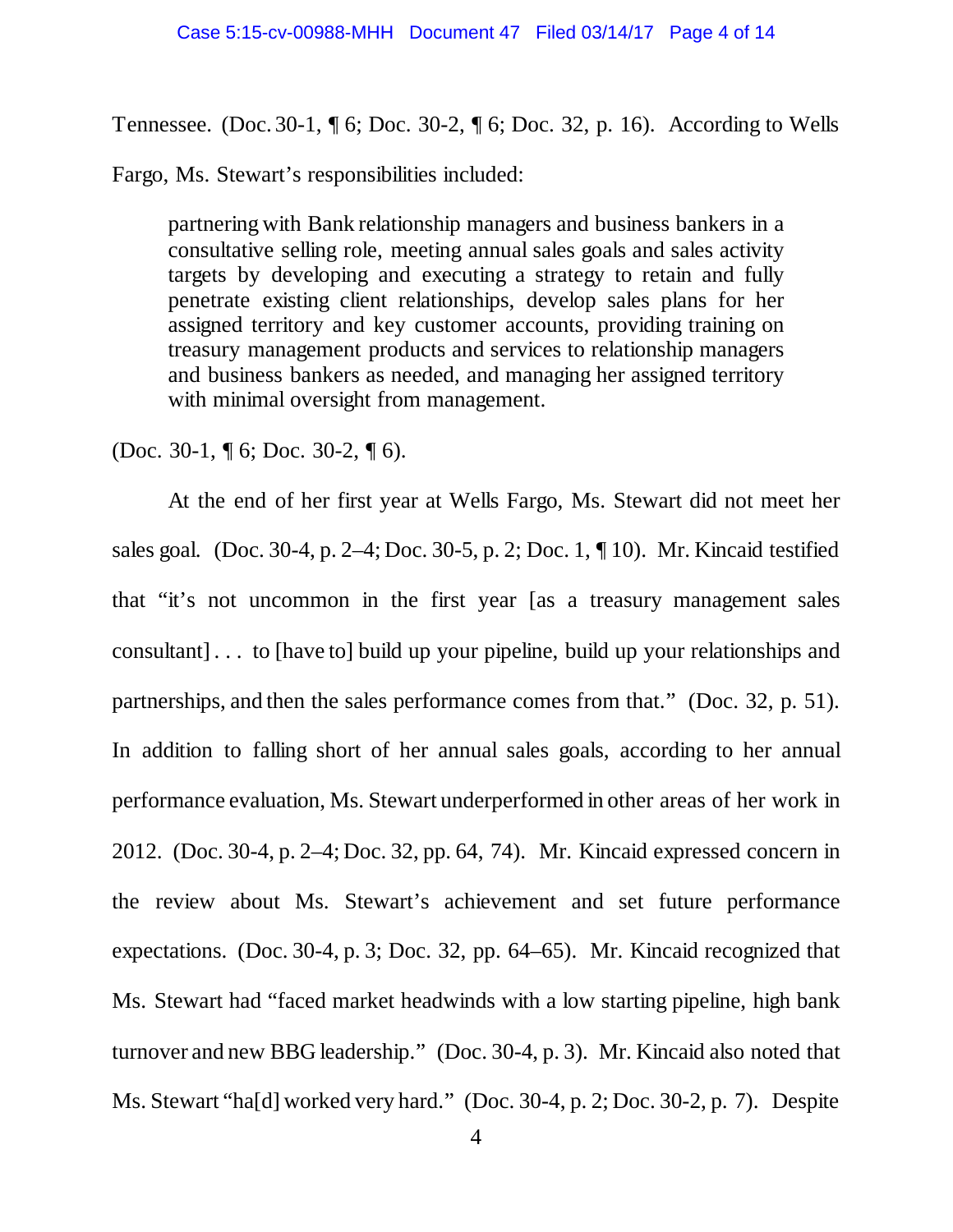Wells Fargo's allegations of Ms. Stewart's poor 2012 performance, Wells Fargo rated her overall evaluation performance for [2](#page-4-0)012 a "3." (Doc. 30-4, p. 2–4). $^2$  Not only that, Wells Fargo gave Ms. Stewart an end-of-the-year performance bonus. (Doc. 32, pp. 52–55).

During the first quarter of 2013, according to Wells Fargo, Ms. Stewart's performance worsened; Mr. Kincaid testified he received "more complaints from bankers . . . [and] clients" about Ms. Stewart's work. (Doc. 32, pp. 64–66, 102– 03). In April 2013, Ms. Stewart's sales were 32 percent of her year-to-date goal and 11 percent of her annual goal. (Doc. 30-7, p. 2). Wells Fargo issued Ms. Stewart an informal warning for her underperformance. (Doc. 32-8). Mr. Kincaid testified that "it's not uncommon" for a treasury management sales consultant to receive an informal performance warning. (Doc. 32, p. 47). The informal review set out an improvement plan to help Ms. Stewart achieve her benchmark standards. (Doc. 30-7, pp. 2–3).

In the months that followed, Wells Fargo contends that Ms. Stewart's performance did not improve. (Doc. 30-2, ¶ 8). On June 26, 2013, Wells Fargo issued a formal performance warning to Ms. Stewart which stated that failure to improve would result in "further corrective action, up to and including termination

<span id="page-4-0"></span> $2$  The grading scale that Wells Fargo used to assess Ms. Stewart's performance is not in the record. The Court infers that a "3" is toward the top of the scale and that Ms. Stewart "met expectations."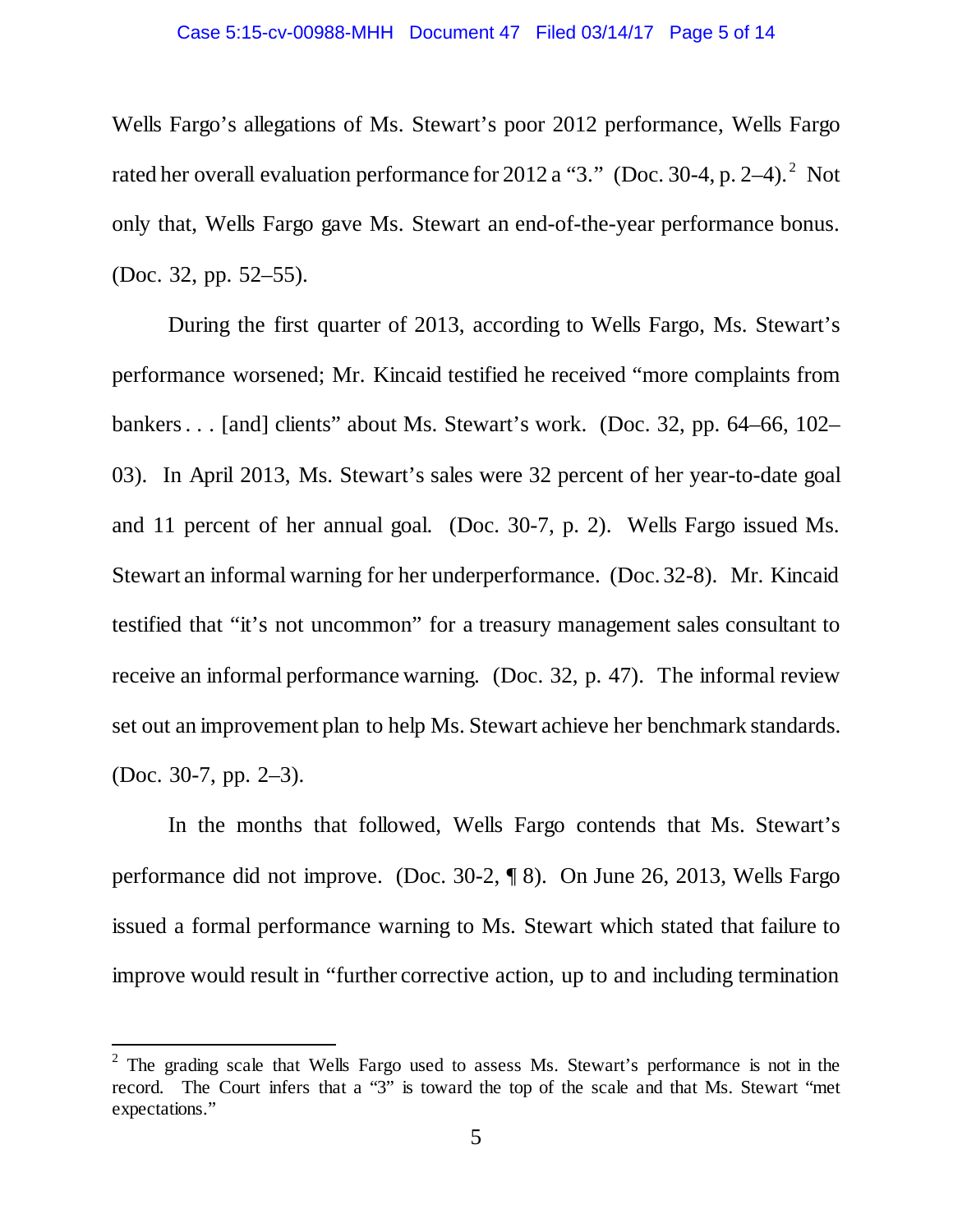of employment." (Doc. 30-2, ¶ 8; Doc. 30-10, pp. 2–4). Mr. Kincaid testified he "drove the process" to place Ms. Stewart on formal warning and Mr. James Walsh, Wells Fargo's Southeast Division Sales Manager to whom Mr. Kincaid reported, was simply made aware of Mr. Kincaid's decision. (Doc. 32, p. 110). While Mr. Kincaid conducted monthly one-on-one meetings with his team members, after Ms. Stewart was placed on a formal performance warning, Mr. Kincaid moved to weekly one-on-one meetings with her. (Doc. 32, p. 71).

One week before Ms. Stewart received the formal warning, she visited her doctor for treatment of chronic neck pain. (Doc. 43-7, p. 4). Scott Stewart, Ms. Stewart's son, testified that Ms. Stewart had complained about her neck troubles for years. (Doc. 34, p. 16). Her doctor diagnosed myelopathy, and Ms. Stewart and her doctor agreed that she should have surgery. The doctor ordered a presurgical diagnostic CT and prescribed medicine for Ms. Stewart. (Doc. 43-7, p. 4). When Mr. Kincaid discussed the formal warning with Ms. Stewart, she asked if she was about to be terminated and explained that she was having health issues that she needed to resolve. (Doc. 32, pp. 70-71).

At some point during the performance warning process, probably in May or June of 2103, Mr. Kincaid asked Ms. Stewart if she was looking for another job. (Doc. 32, pp. 74-76). Mr. Kincaid testified he "actively talk[ed] with Miss Stewart about trying to help her find a place she could succeed" because "[w]hen [he]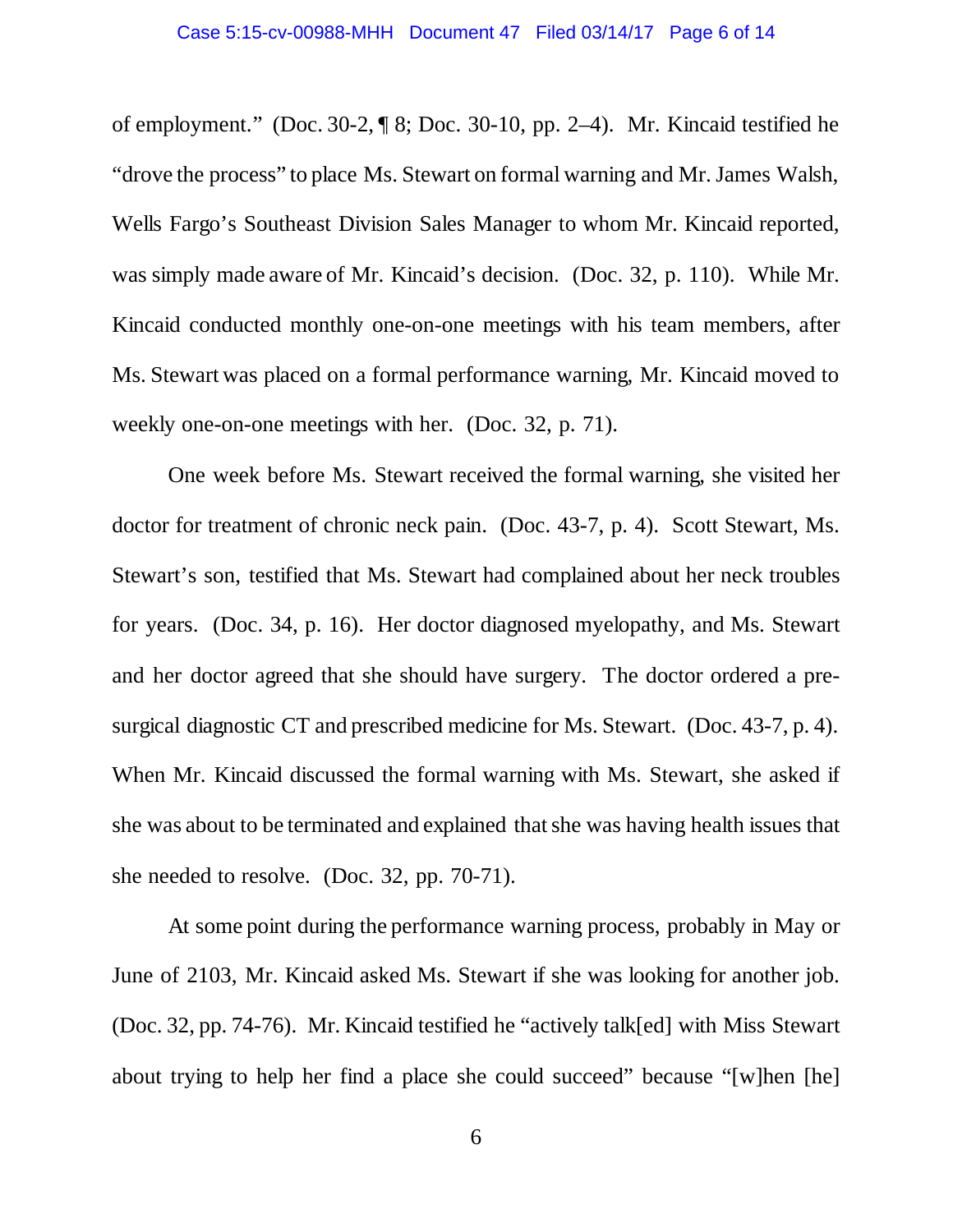#### Case 5:15-cv-00988-MHH Document 47 Filed 03/14/17 Page 7 of 14

see[s] someone not performing . . . [it] create[s] a lot of concern for [him]." (Doc. 32, pp. 74, 76). ). On July 8, 2013, Wells Fargo gave Ms. Stewart a mid-year performance review. Wells Fargo told Ms. Stewart that she was "Off Track" in every category of work. (Doc. 30-11, p. 2; Doc. 40-1, p. 1).

In July 9, 2013, Wells Fargo received Ms. Stewart's request for medical leave for neck surgery. (Doc. 30-12, p. 2). On July 10, 2013, Wells Fargo granted Ms. Stewart's request. (Doc. 30-12, p. 2). Wells Fargo's Leave Management team informed Mr. Kincaid that Ms. Stewart's "leave of absence qualifies for job protection under the Family and Medical Leave Act." (Doc. 30-12, p. 9). Mr. Kincaid testified that he was "not really familiar" with FMLA leave because he was "on the front line." (Doc. 32, p. 71). Ms. Stewart had neck surgery and was on leave for five weeks from July 19, 2013 to August 26, 2013. (Doc. 30-2, ¶ 20; Doc. 30-12, p. 2; Doc. 30-13, p. 2).

On August 26, 2013, Ms. Stewart returned to Wells Fargo, and Mr. Kincaid allowed her to work with limited responsibilities for two weeks. (Doc. 30-14, p. 2). Mr. Kincaid testified that he informed Ms. Stewart that he "assum[ed] [she] probably [was] not going to be 200 percent coming back" after her surgery because he understood she "had gone through a procedure, had been on leave, and . . . needed some time to try to ramp back up." (Doc. 32, p. 81). Mr. Kincaid stated he

7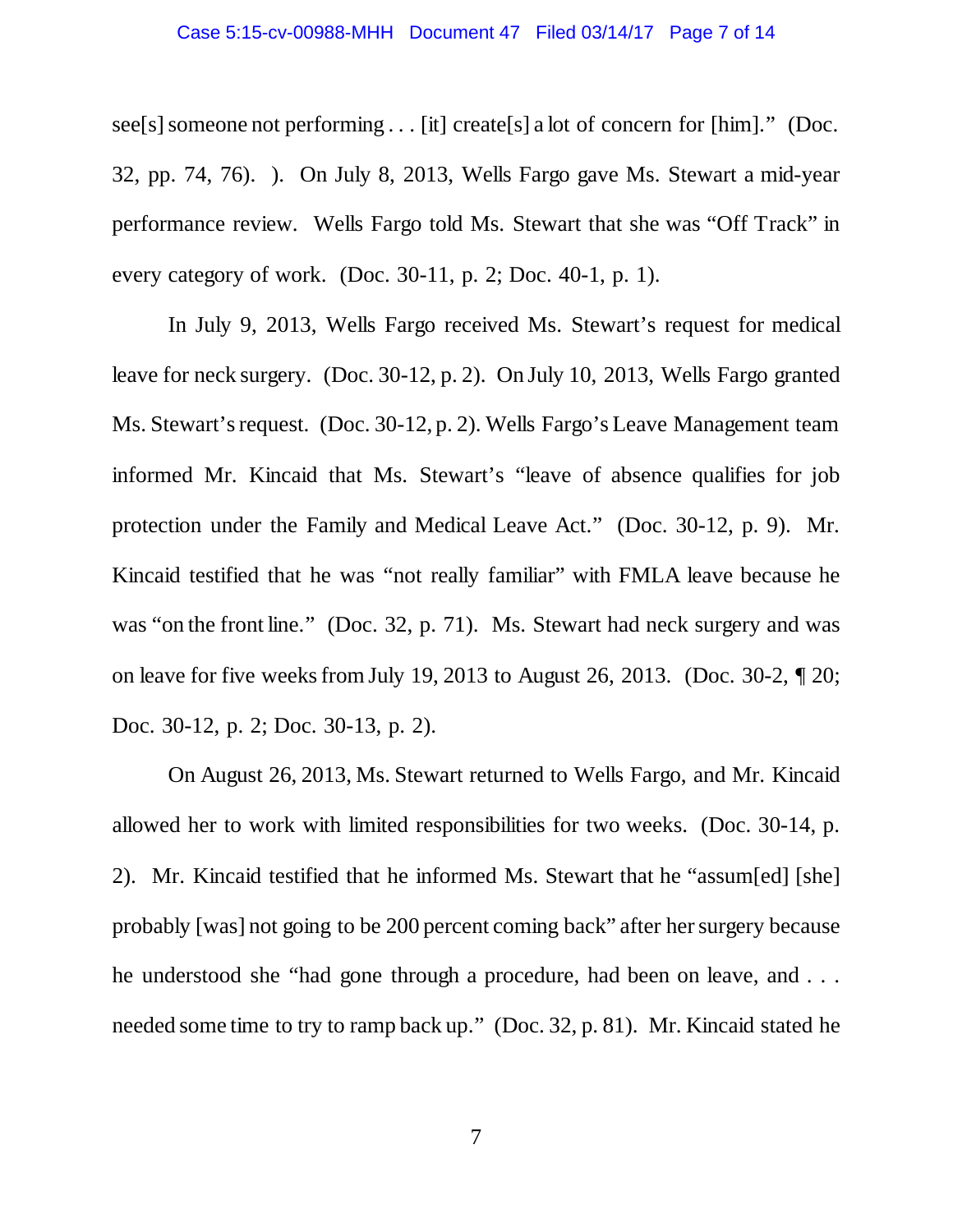#### Case 5:15-cv-00988-MHH Document 47 Filed 03/14/17 Page 8 of 14

warned Ms. Stewart that she was still "close to being terminated," regardless of her medical issues or leave. (Doc. 32, pp. 81, 84–85).

When Ms. Stewart resumed her regular duties, Mr. Kincaid determined that "there was really nothing Miss Stewart was doing to indicate there was a path for success." (Doc. 32, p. 83). On October 2, 2013, just weeks after Ms. Stewart returned to work from medical leave, Mr. Kincaid, in an e-mail to human resources and Mr. Walsh, stated: "I am writing to express my continued concern for Debby Stewart's performance level in her role as a TMSC. I believe we need to move to termination as soon as possible for several reasons." (Doc. 40-1, p. 1). Mr. Kincaid provided a number of performance-based explanations and added that termination was justified because "Debby submits a request for medical leave." (Doc. 40-1, p. 1). Mr. Walsh replied, "I fully support Jason's determination that we move to termination." (Doc. 40-1, p. 1).

On October 9, 2013, five weeks after Ms. Stewart's return to work from her FMLA leave, Mr. Kincaid terminated her employment "for continued poor performance." (Doc. 30-1, ¶ 7; Doc. 30-2, ¶ 8). Wells Fargo acknowledges that other treasury management sales consultants who reported to Mr. Walsh and Mr. Kincaid had failed to meet their annual sales goals but had not been terminated. (Doc. 30-1, ¶ 10; Doc. 30-2, ¶ 10). Mr. Kincaid testified that "[t]oward the end of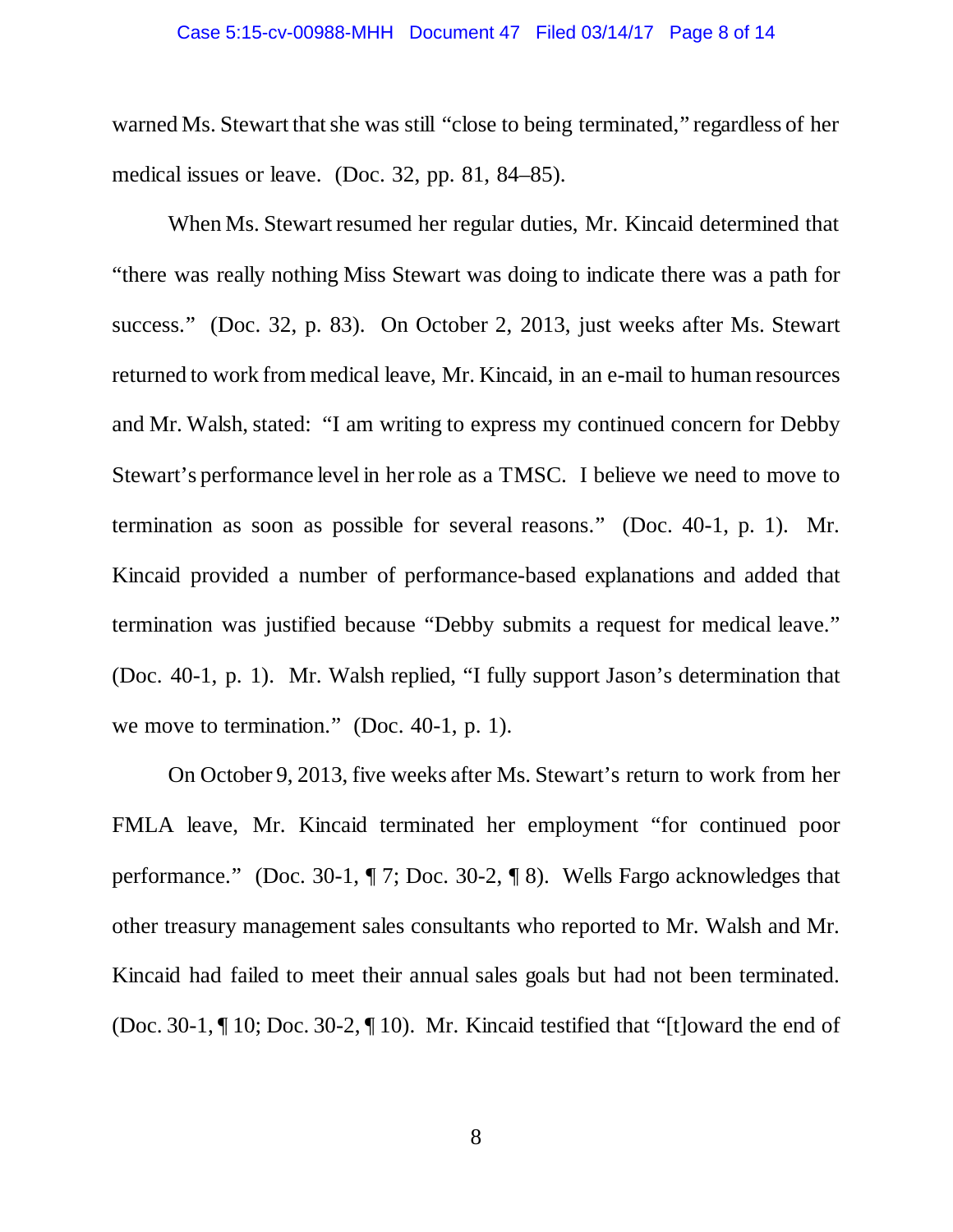[Ms. Stewart's] tenure in the role, [he did not] believe she was trying . . . to succeed." (Doc. 32, p. 79).

Mr. Stewart, who works in finance, testified that Ms. Stewart, as a single mother raising him, had throughout her career "worked from the smallest bank to the biggest bank" and had "always [been] a top performer." (Doc. 34, p. 36). Wells Fargo replaced Ms. Stewart with Nicole Burgess, who Wells Fargo acknowledges "was a junior person, did not have the level of experience Miss Stewart had," and "did not have experience in treasury management sales." (Doc. 32, pp. 73, 99). After Wells Fargo terminated Ms. Stewart, Ms. Stewart filed for disability benefits and never worked again. (Doc. 34, p. 66–67). Mr. Stewart observed the "stress that [losing her job at Wells Fargo]" in a "very unjust" manner had "put on her." (Doc. 34, p. 36). On September 16, 2015, three months after filing this action, Ms. Stewart died unexpectedly after suffering a heart attack. (Doc. 34, pp. 15–16).

### **III. ANALYSIS**

Mr. Stewart argues Wells Fargo violated the FMLA by terminating Ms. Stewart's employment because she requested medical leave from work. (Doc. 1). The FMLA guarantees to eligible employees the right to twelve weeks of leave during any twelve-month period due to a serious health condition. *See* 29 U.S.C. § 2612(a)(1). To state a claim for FMLA retaliation, Mr. Stewart "must show that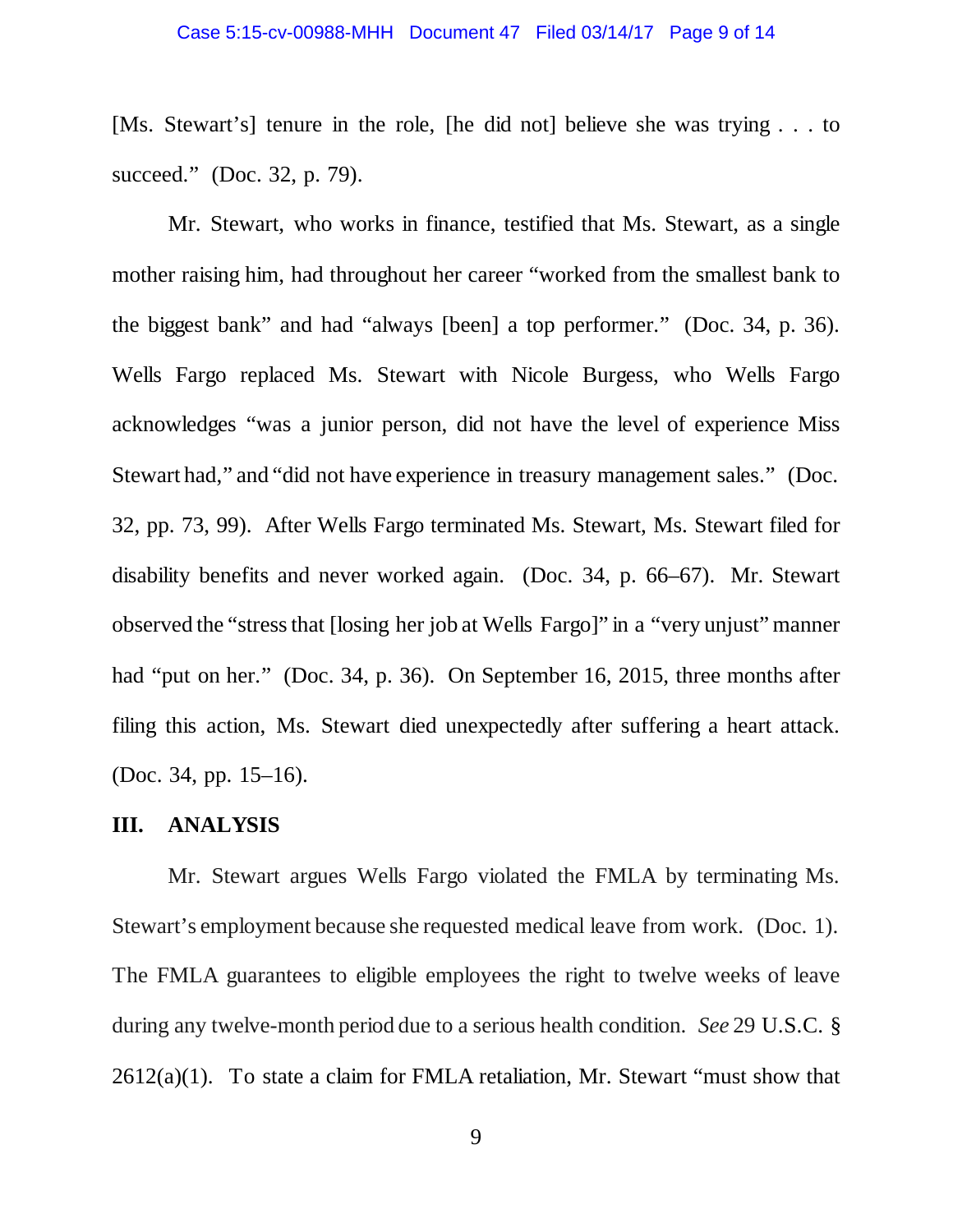[Wells Fargo] *intentionally* discriminated against [Ms. Stewart] for exercising an FMLA right." *Martin v. Brevard Cnty. Pub. Sch.*, 543 F.3d 1261, 1267 (11th Cir. 2008) (emphasis in original). In this circuit, a plaintiff may prove retaliation under the FMLA through direct or circumstantial evidence of discrimination. *See Strickland v. Water Works & Sewer Bd. of City of Birmingham*, 239 F.3d 1199, 1207 (11th Cir. 2001); *see also Dockens v. DeKalb Cnty. Sch. Sys.*, 441 Fed. Appx. 704, 708 (11th Cir. 2011).

Direct evidence is "evidence, which if believed, proves the existence of a fact without inference or presumption." *Merritt v. Dillard Paper Co.*, 120 F.3d 1181, 1189 (11th Cir. 1997) (quotation omitted). Evidence that merely suggests retaliation, *see Earley v. Champion Int'l Corp.*, 907 F.2d 1077, 1081–82 (11th Cir. 1990), or that could "have more than one possible meaning," *see Harris v. Shelby Cnty. Bd. of Educ.*, 99 F.3d 1078, 1083 n. 2 (11th Cir. 1996), is circumstantial evidence. *See Merritt*, 120 F.3d at 1189.

At the summary judgment stage, even if the factual predicate for the direct evidence is disputed, if "a jury could find that the decisionmaker had made the statement, there [is] direct evidence . . . precluding summary judgment." *Bass v. Bd. of Cnty. Comm'rs, Orange Cnty., Fla.*, 256 F.3d 1095, 1112 (11th Cir. 2001); *see also Merritt*, 120 F.3d at 1189 ("'Where the non-movant presents direct evidence that, if believed by the jury, would be sufficient to win at trial, summary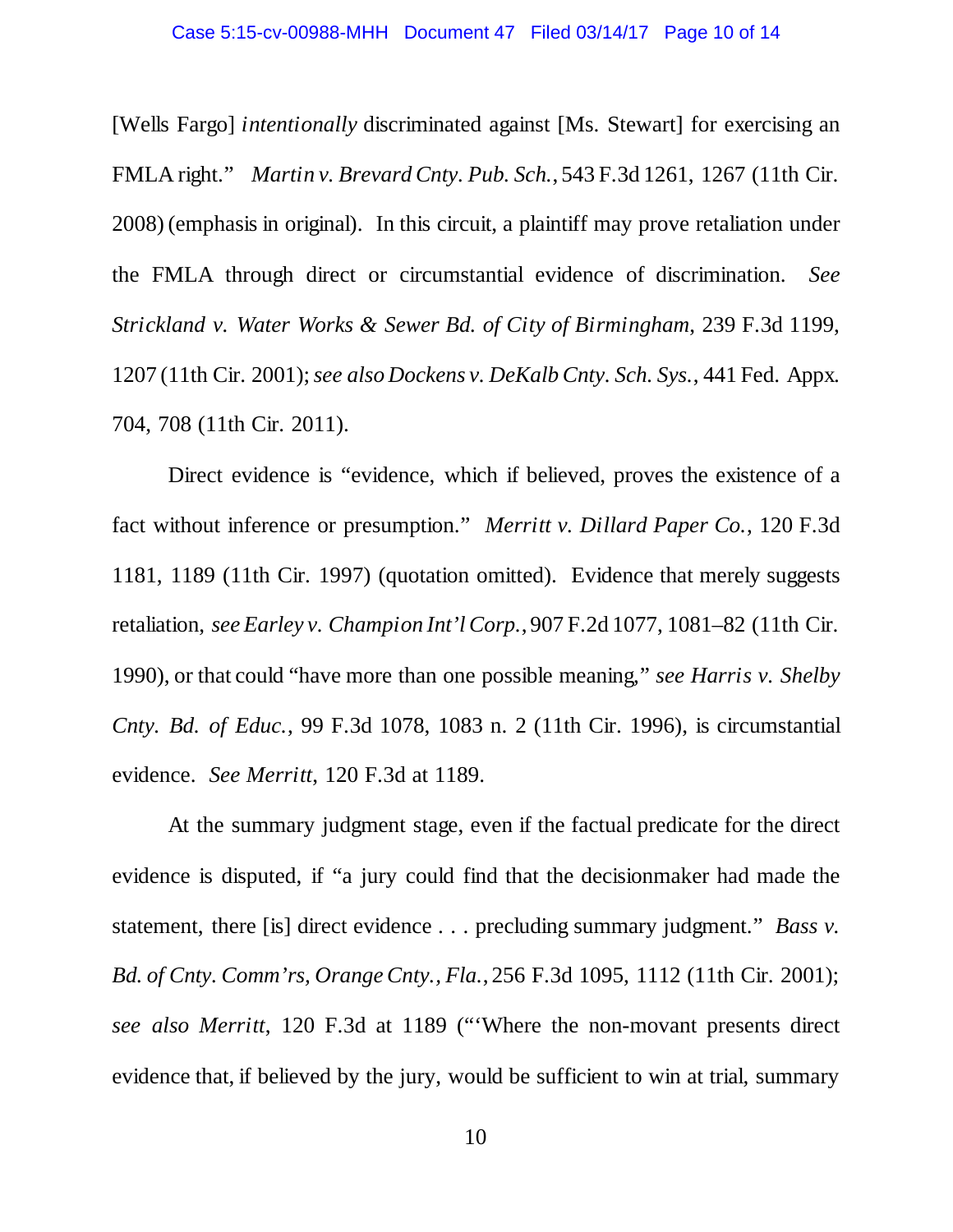#### Case 5:15-cv-00988-MHH Document 47 Filed 03/14/17 Page 11 of 14

judgment is not appropriate even where the movant presents conflicting evidence.'") (quoting *Mize v. Jefferson City Bd. of Educ.,* 93 F.3d 739, 742 (11th Cir. 1996)).

In *Merritt*, the Eleventh Circuit discussed "a long line of cases" in which it "found direct evidence where 'actions or statements of an employer reflect[] a discriminatory or retaliatory attitude correlating to the discrimination or retaliation complained of by the employee.'" *Id.* at 1189–90 (alteration in original) (quoting *Caban–Wheeler v. Elsea,* 904 F.2d 1549, 1555 (11th Cir.1990)) (collecting cases). "The quintessential example of direct evidence" in an age discrimination case is "'a management memorandum saying, "Fire Earley—he is too old."'" *Id*. at 1190 (quoting *Earley*, 907 F.2d, at 1081). Similarly, in a race retaliation case, the quintessential example of direct evidence is, "Fire Merritt—he gave the most damning deposition testimony" in a Title VII lawsuit. *Id*.

In this case, Mr. Stewart has established his prima facie case through direct evidence. On October 2, 2013, in an e-mail to human resources and Mr. Walsh, Mr. Kincaid stated, "I believe we need to move to termination as soon as possible for several reasons[.]" (40-1, p. 1). One of those reasons was: "Debby submits a request for medical leave." (Doc. 40-1, pp. 1). Mr. Walsh replied to Mr. Kincaid's e-mail, reporting, "I fully support Jason's determination that we move to termination." (Doc. 40, p. 1). On October 9, 2013, five weeks after Ms.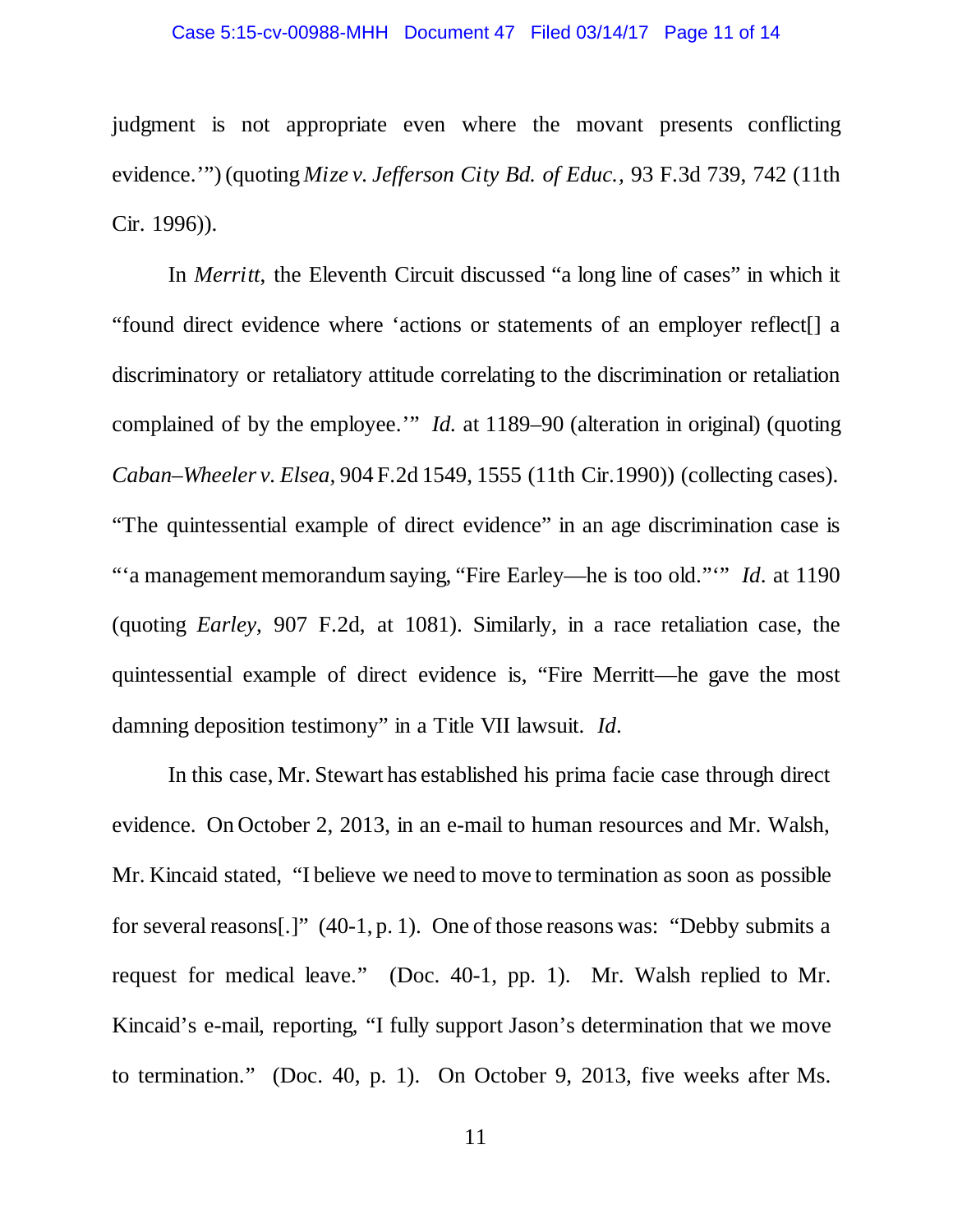Stewart returned from FMLA leave, Mr. Kincaid terminated Ms. Stewart's employment. (Doc. 30-1, p. 4).

Mr. Kincaid's e-mail constitutes direct evidence of retaliation. Mr. Kincaid's statement that "I believe we need to move forward on termination" because "Debby submit[ted] a request for medical leave" does more than merely suggest a discriminatory motive. It is a blatant remark.

Wells Fargo argues that it is entitled to summary judgment because the company terminated Ms. Stewart for poor performance. [3](#page-11-0) Wells Fargo's argument fails because Mr. Stewart has produced direct evidence to support his claim. As a result, the burden of persuasion does not shift to Wells Fargo to "rebut this type of showing of [retaliation] simply by articulating or producing evidence of legitimate, nondiscriminatory reasons" for terminating Ms. Stewart. *Lee v. Russell County Bd.*  of Educ., 68[4](#page-11-1) F.2d 769, 774 (11th Cir. 1982).<sup>4</sup> Instead, Mr. Stewart's claim

<span id="page-11-0"></span><sup>&</sup>lt;sup>3</sup> Wells Fargo argues that Mr. Stewart should have to demonstrate that, "but for" Ms. Stewart's FMLA leave request, Wells Fargo would not have terminated her. The Court is not persuaded. Neither the Supreme Court nor the Eleventh Circuit requires plaintiffs bringing FMLA retaliation claims to prove causation under the "but for" standard. The Eleventh Circuit applies the "motivating factor" causation standard in FMLA retaliation cases. *See Pereda v. Brookdale Senior Living Communities, Inc.*, 666 F.3d 1269, 1275 (11th Cir. 2012); *Smith v. BellSouth Telecomms., Inc.*, 273 F.3d 1303, 1313 (11th Cir. 2001). As the Eleventh Circuit recently observed, "in the FMLA context, neither the Supreme Court nor [the Eleventh Circuit] has required plaintiffs to prove that illegal retaliation was the 'but-for' cause of the adverse employment action suffered." *Coleman v. Redmond Park Hosp., LLC*, 589 Fed. Appx. 436, 438 (11th Cir. 2014).

<span id="page-11-1"></span><sup>4</sup> Because the Court finds that Mr. Stewart has established his prima facie case of FMLA retaliation through direct evidence, the Court does not have to evaluate his circumstantial evidence to rule on Wells Fargo's summary judgment motion. The Court notes that the Eleventh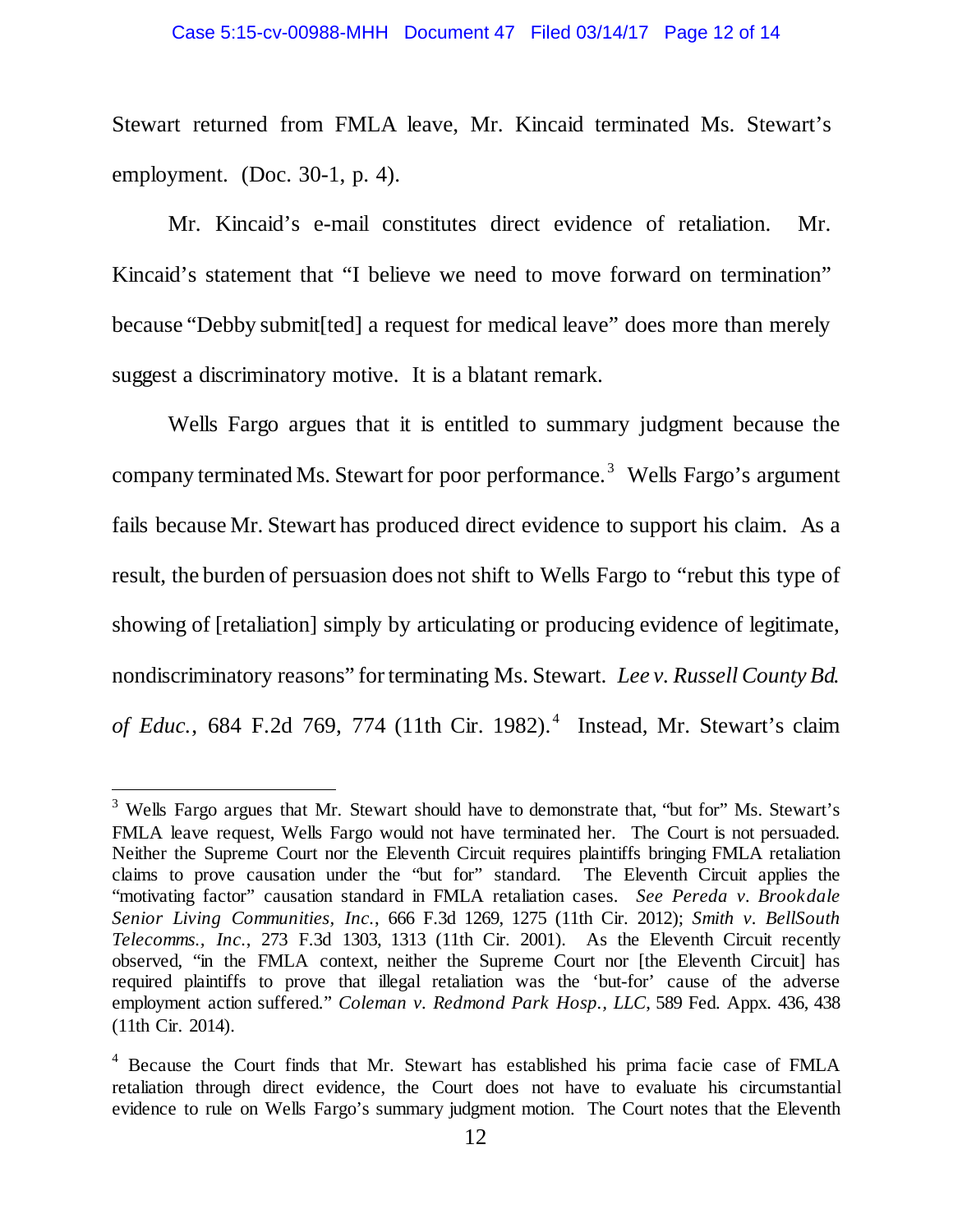#### Case 5:15-cv-00988-MHH Document 47 Filed 03/14/17 Page 13 of 14

survives summary judgment and proceeds directly to a jury. At the summary judgment stage, in the face of direct evidence of retaliation, a jury—not this Court—must decide whether Wells Fargo terminated Ms. Stewart in violation of the FMLA. *See Mora v. Jackson Mem'l Found., Inc.*, 597 F.3d 1201, 1204 (11th Cir. 2010) (vacating summary judgment and explaining that the plaintiff's evidence of discriminatory remarks "should be taken at face value" and to conclude otherwise "would be to deny Plaintiff the benefit of resolving all reasonable inferences in her favor as the nonmoving party.").

# **IV. CONCLUSION**

 $\overline{a}$ 

For the foregoing reasons, the Court **DENIES** Wells Fargo's motion for summary judgment. (Doc. 29). Because the Court did not rely on the disputed material in reaching its decision, it **DENIES** both Mr. Stewart's and Wells Fargo's motions to strike as **MOOT**. (Docs. 41, 44).

Circuit analyzes FMLA retaliation claims using the burden-shifting framework set out in *McDonnell Douglas Corp. v. Green*, 411 U.S. 792 (1973). *See Hulbert v. St. Mary's Health Care Sys., Inc.*, 439 F.3d 1286, 1297 (11th Cir. 2006). Under this test, in the absence of direct evidence, a plaintiff can establish a prima facie case of FMLA retaliation with circumstantial evidence by proving: (1) she engaged in statutorily protected activity; (2) she suffered an adverse employment decision; and (3) the decision was causally related to the protected activity. *Id*. If the employee makes this showing, "the burden then shifts to the defendant to articulate a legitimate reason for the adverse action." Finally, "[i]f the defendant does so, the plaintiff must then show that the defendant's proffered reason for the adverse action is pretextual." *Id*. The Court recognizes that in addition to direct evidence, Mr. Stewart has presented some circumstantial evidence of retaliation in violation of the FMLA.